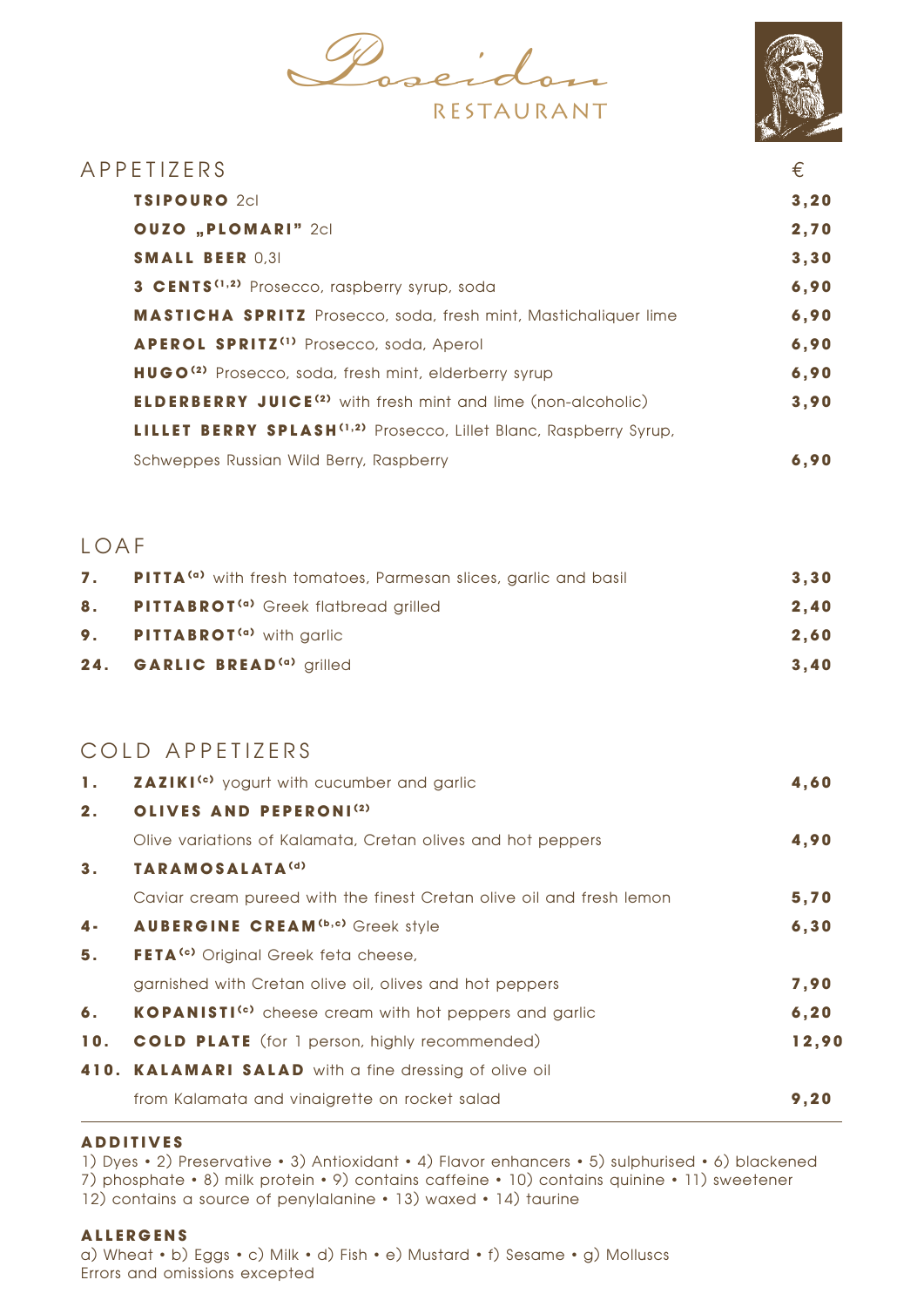

|     | WARM STARTERS                                                                                     | €     |
|-----|---------------------------------------------------------------------------------------------------|-------|
| 11. | FETA TILICHTI <sup>(c,f)</sup> Fried feta cheese in a puff pastry crust,                          |       |
|     | refined with sesame and mountain honey                                                            | 9,20  |
| 12. | <b>OCTOPUS FROM GRILL</b> on steamed baby spinach                                                 |       |
|     | with an olive oil lemon vinaigrette                                                               | 13,90 |
| 13. | FETA CHEESE FROM THE OVEN <sup>(c,2)</sup> Greek feta cheese                                      |       |
|     | finely seasoned with tomatoes, peppers, olives, onions and garlic                                 | 8,90  |
| 14. | <b>ZUCCHINIBALLS</b> <sup>(a,b,c)</sup> filled with feta cheese and zaziki                        | 7,80  |
| 15. | GARIDES-SAGANAKI <sup>(c)</sup> Must try!                                                         |       |
|     | King prawns in tomato sauce topped with garlic and graviera cheese                                | 11,90 |
| 16. | <b>DOLMADES<sup>(2)</sup></b>                                                                     |       |
|     | Homemade, stuffed grape leaves with minced meat and rice in lemon sauce                           | 7, 20 |
| 17. | <b>PEPERONI<sup>(2)</sup></b> Grilled with fresh garlic                                           | 5,30  |
| 18. | <b>SAGANAKI</b> <sup>(a,b,c)</sup> Feta cheese lightly breaded and crispy fried with rocket salad | 7,50  |
| 19. | <b>ZUCCHINI(a,b,c)</b> baked with zaziki                                                          | 6, 10 |
| 20. | <b>AUBERGINES</b> baked with zaziki                                                               | 6,50  |
| 21. | <b>TIROPITAKIA<sup>(c)</sup></b> Puff pastry stuffed with sheep's cheese                          | 6, 20 |
| 22. | <b>PAPRIKA<sup>(c)</sup></b> grilled with cheese and garlic                                       | 6,90  |
| 23. | GIANT BEANS <sup>(c,2)</sup> from the oven with feta cheese                                       | 5,90  |
| 25. | <b>WARM PLATE</b> (for 1 person - highly recommended)                                             | 12,90 |
|     | 425. HALOUMI (goat's cheese) grilled                                                              |       |
|     | on rocket salad, pine nuts and balsamic cream                                                     | 9, 20 |
|     |                                                                                                   |       |

## SOUPS according to Home-style

| 26. TOMATO CREAM SOUP <sup>(c)</sup> | 5.90 |
|--------------------------------------|------|
| 27. FISH SOUP                        | 5.90 |
| 28. VEGETABLE CREAM SOUP             | 5.90 |

## FOR OUR LITTLE GUESTS

Children's meals are served either with french fries or rice

|                              | <b>426. CHILDREN TURKEY CUTLETS</b> | 7.60 |
|------------------------------|-------------------------------------|------|
| <b>427. CHILDREN SUFLAKI</b> |                                     | 7.60 |
| <b>428. CHILDREN GYROS</b>   |                                     | 7.60 |
|                              | 429. CHILDREN KALAMARI              | 8,20 |
|                              | 430. CHILDREN BURGER Greek style    | 9,90 |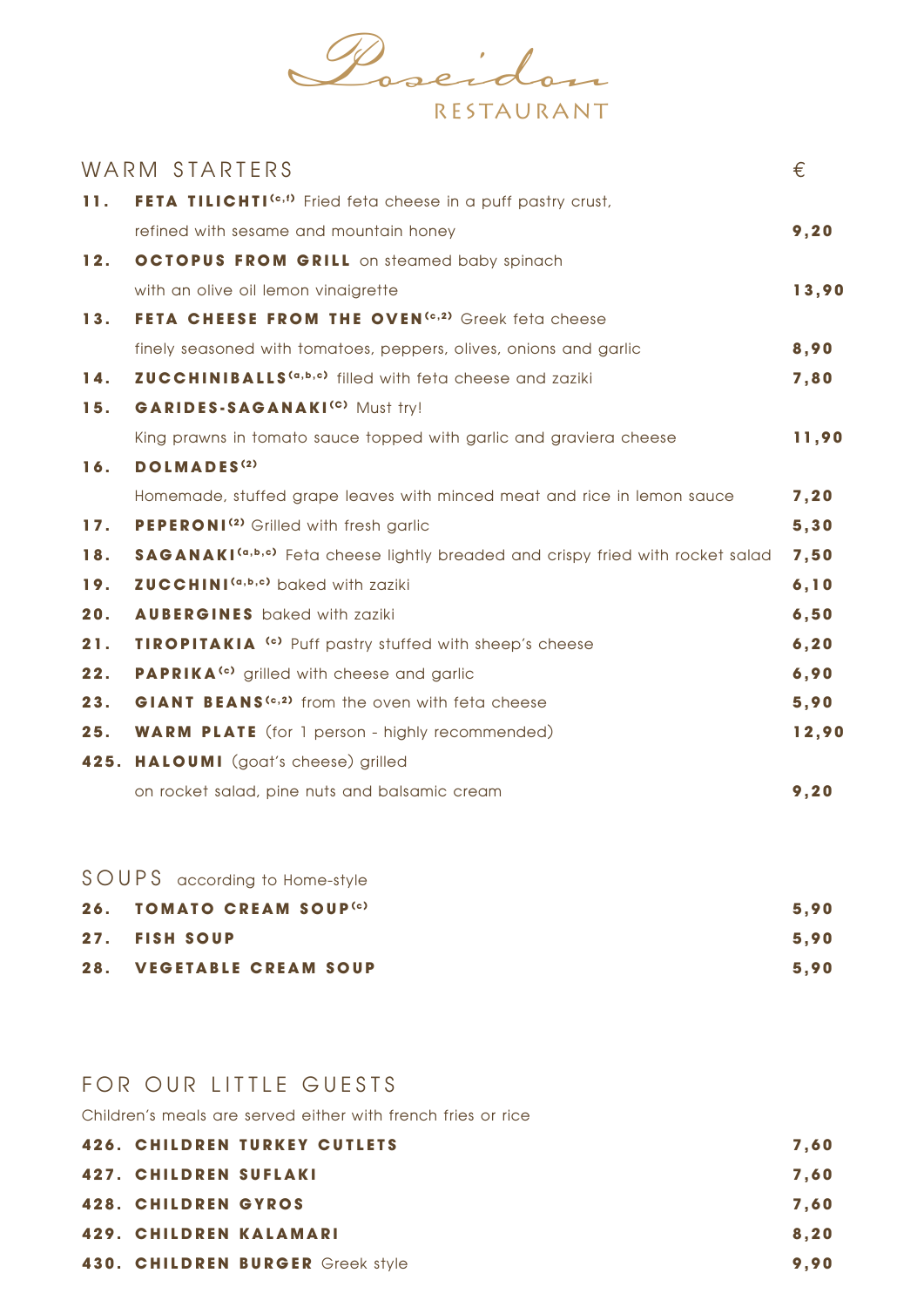Poseidon RESTAURANT



|     | SALADS                                                                              | €     |
|-----|-------------------------------------------------------------------------------------|-------|
|     | 29. FARM SALAD <sup>(c,2)</sup> mixed in Greek style                                | 10,20 |
| 30. | <b>GREEN SALAD</b> of the season                                                    | 6,40  |
| 31. | <b>COLESLAW</b>                                                                     | 6,00  |
| 32. | <b>FITNESS SALAD</b>                                                                |       |
|     | The vitamin bomb for those who pay attention to their figure. Grilled,              |       |
|     | light Turkey meat and lots of fresh salad of the season with a light house dressing | 13,40 |
| 33. | <b>POSEIDON SALAD</b>                                                               |       |
|     | Crisp fresh salads, tomatoes, cucumbers, peppers, carrots, olives, lettuce,         |       |
|     | Coleslaw, grilled scampi and squid with fine house dressing                         | 13.90 |
|     |                                                                                     |       |

## SIDE DISHES

| <b>35. RICE</b> with tomato sauce | 3.40 |
|-----------------------------------|------|
| <b>36. BABY-ROASTED POTATOES</b>  | 4.10 |
| 37. POMMES FRITES                 | 3.40 |
| <b>38. OVEN POTATOES</b>          | 4.20 |
| 39. FOIL POTATOES with Zaziki     | 4.50 |

## VEGETARIAN DISHES

| 40. | <b>STUFFED PAPRIKA</b> served with potatoes, feta cheese and green salad      | 13,90 |
|-----|-------------------------------------------------------------------------------|-------|
| 41. | <b>VEGETARIAN PLATE</b>                                                       |       |
|     | with aubergines, zucchini, tiropitakia (puff pastry quiche with feta cheese), |       |
|     | Zucchini ribbons and peppers filled with feta cheese on salad bouquet         | 13,20 |
| 42. | <b>KRITHAROTO</b>                                                             |       |
|     | Risotto-style Greek rice noodles with roasted vegetables,                     |       |
|     | Garlic, Parmesan, refined with wine and green salad                           | 13.90 |
|     |                                                                               |       |

**401.** instead of green salad - farm salad **2,50**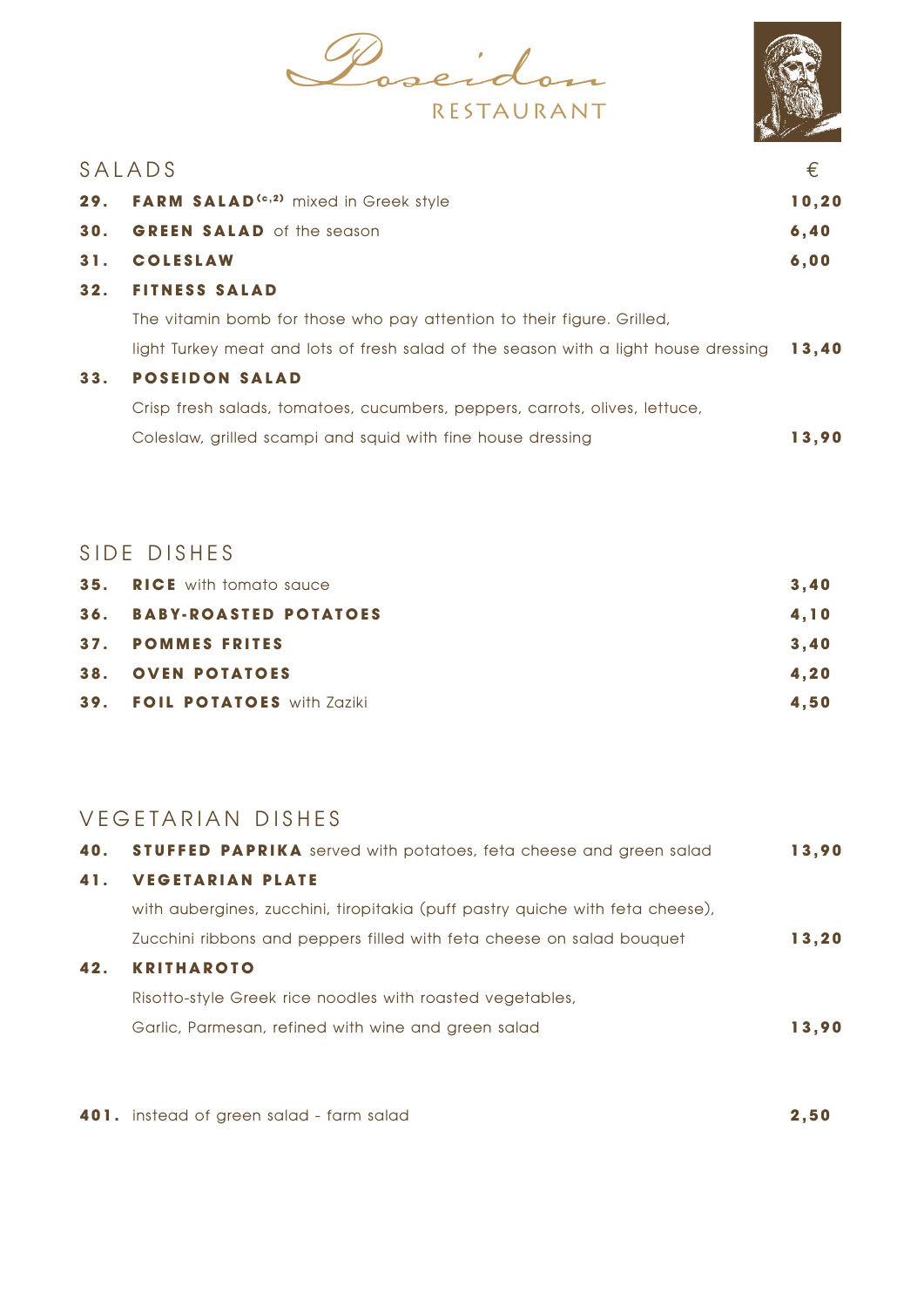

## MIXED GRILL PLATE

| <b>APOLLON PLATE</b> 2 Suzuki, gyros, zaziki, rice and green salad          | 14,30  |
|-----------------------------------------------------------------------------|--------|
| <b>FINO PLATE</b> 2 Suflaki, gyros, zaziki, rice and green salad            | 15,90  |
| <b>ATHEN PLATE</b> 2 Suzuki, 1 suflaki, gyros, zaziki, rice and green salad | 16, 20 |
| <b>VILLAGE PLATE</b> 1 steak, 1 suflaki, gyros, zaziki, rice and farm salad | 15,90  |
| <b>MARATHON PLATE</b>                                                       |        |
| 2 lamb chops, 1 suflaki, gyros, zaziki, rice and green salad                | 16,90  |
| <b>SPECIAL PLATE</b> 1 lamb fillet, 1 lamb chop, 1 suzuki, 1 suflaki,       |        |
| Gyros, Zaziki, rice and salad                                               | 20,90  |
| <b>CRETE PLATE</b> 2 liver, gyros, 1 suflaki, zaziki, rice and green salad  | 14,80  |
| <b>FILET PLATE</b> Chicken breast fillet, pork tenderloin and lamb fillet,  |        |
| served with Pan-cooked vegetables, baby potatoes and green salad            | 18,90  |
| <b>RHODES PLATE</b> for 2 persons                                           |        |
| 4 lamb chops, 2 suzuki, 2 suflaki, gyros, rice and peasant salad            | 43,90  |
|                                                                             |        |

# GREEK BARN SPECIALTIES (fresh and self-made)

| 53. SUZUKI (Greek flavored)                                               |       |
|---------------------------------------------------------------------------|-------|
| Special meat cakes with salad, rice and zaziki                            | 13,90 |
| <b>54.</b> BIFTEKI stuffed with feta cheese, rice, zaziki and green salad | 15,50 |
| <b>56.</b> SUFLAKI 2 skewers with zaziki, rice and green salad            | 13,70 |
| 57. GYROS with zaziki, tomato rice and green salad                        | 14,20 |
| <b>58.</b> LIVER with roasted onions, rice, zaziki and salad              | 14,90 |
| <b>59. POSEIDON PLATE</b> 1 suflaki, gyros, zaziki, rice and green salad  | 14,40 |
| <b>62. PIG FILLET MEDALLIONS</b>                                          |       |
| with Metaxasauce, butter rice and green salad                             | 17.90 |

**401.** instead of green salad - farm salad **2,50**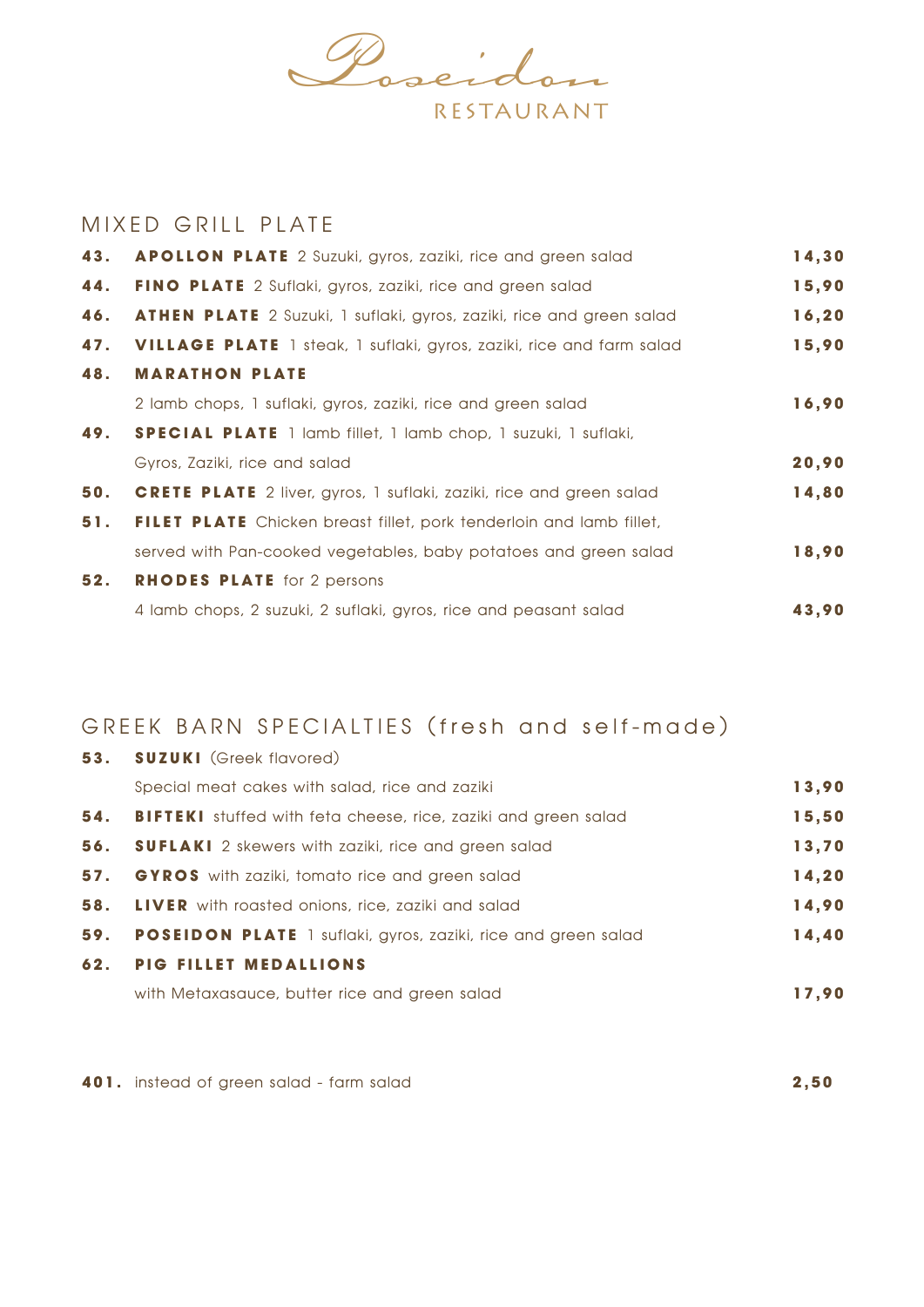



## LAMB SPECIALTIES FROM THE GRILL  $\epsilon$

Lamb specialties from our experience in preparation

These delicacies deserve your trust. Let yourself be seduced.

|     | <b>70. LAMB COTELLETS</b>                                              |       |  |
|-----|------------------------------------------------------------------------|-------|--|
|     | 5 pieces and baked potatoes with Zaziki, served with green salad       | 20,90 |  |
|     | 71. LAMB FILLET of metaxa sauce, baby roast potatoes and green salad   | 25,90 |  |
| 72. | <b>LAMB CUTELETS</b> from the crown, juicy grilled with pan vegetables |       |  |
|     | and baby roast potatoes, served with zaziki and farmhouse salad        | 26,90 |  |

## GRILLED FISH DISHES

with a marinade of olive oil and lemon sauce

| 73. | <b>DORADE ROYAL</b> grilled whole, with butter rice, spinach and salad           | 21,90 |
|-----|----------------------------------------------------------------------------------|-------|
| 74. | <b>WOLFSBARSCH</b> grilled whole, with butter rice, spinach and salad            | 21,90 |
| 75. | <b>FRESH SALMON STEAK</b>                                                        |       |
|     | with olive oil lemon (s), served with baby potatoes, pan vegetables and salad    | 19,60 |
| 76. | <b>SCAMPIS</b> with butter rice, pan vegetables and salad                        | 24,90 |
| 77. | <b>WHOLE DISHES</b> served with pan vegetables and salad                         | 24,90 |
| 78. | <b>KALAMARIA<sup>(9)</sup></b> with butter rice and salad                        | 17,60 |
| 79. | <b>BABY KALAMARI<sup>(9)</sup></b> filled with spinach, feta cheese and garlic,  |       |
|     | Butter rice and salad                                                            | 19,90 |
| 80. | <b>FISHPLATE FROM THE GRILL</b>                                                  |       |
|     | Kalamari, shrimp, octopus and grilled fish fillet on an olive-lemon vinaigrette, |       |
|     | served with pan-fried vegetables and salad                                       | 29.90 |

## SEAFOOD AND FISH SPECIALTIES

| 82. | <b>MYKONOS PLATE</b> Kalamaria, gyros, rice, sauce and green salad                      | 16,40 |
|-----|-----------------------------------------------------------------------------------------|-------|
| 83. | KALAMARIA <sup>(a, 9)</sup> with butter rice, sauce and green salad                     | 16,90 |
| 84. | <b>SCAMPIS</b> with butter rice, sauce and green salad                                  | 19,90 |
| 85. | FISH FILLET <sup>(a,b,c)</sup> with butter rice, sauce and green salad                  | 16,90 |
| 86. | <b>KALAMARIA, FISH FILLET<sup>(a,b,c)</sup></b> with butter rice, sauce and green salad | 17,40 |
| 87. | FISH PLATE <sup>(a,b,c)</sup>                                                           |       |
|     | Kalamaria, fish fillet, scampis with rice, sauce and green salad                        | 21,60 |
| 88. | <b>KRITHAROTO(a,9)</b>                                                                  |       |
|     | Risotto-style Greek Orzo, swith grilled calamari, prawns,                               |       |
|     | Turmeric, cocktail tomatoes, Parmesan and green salad                                   | 16.90 |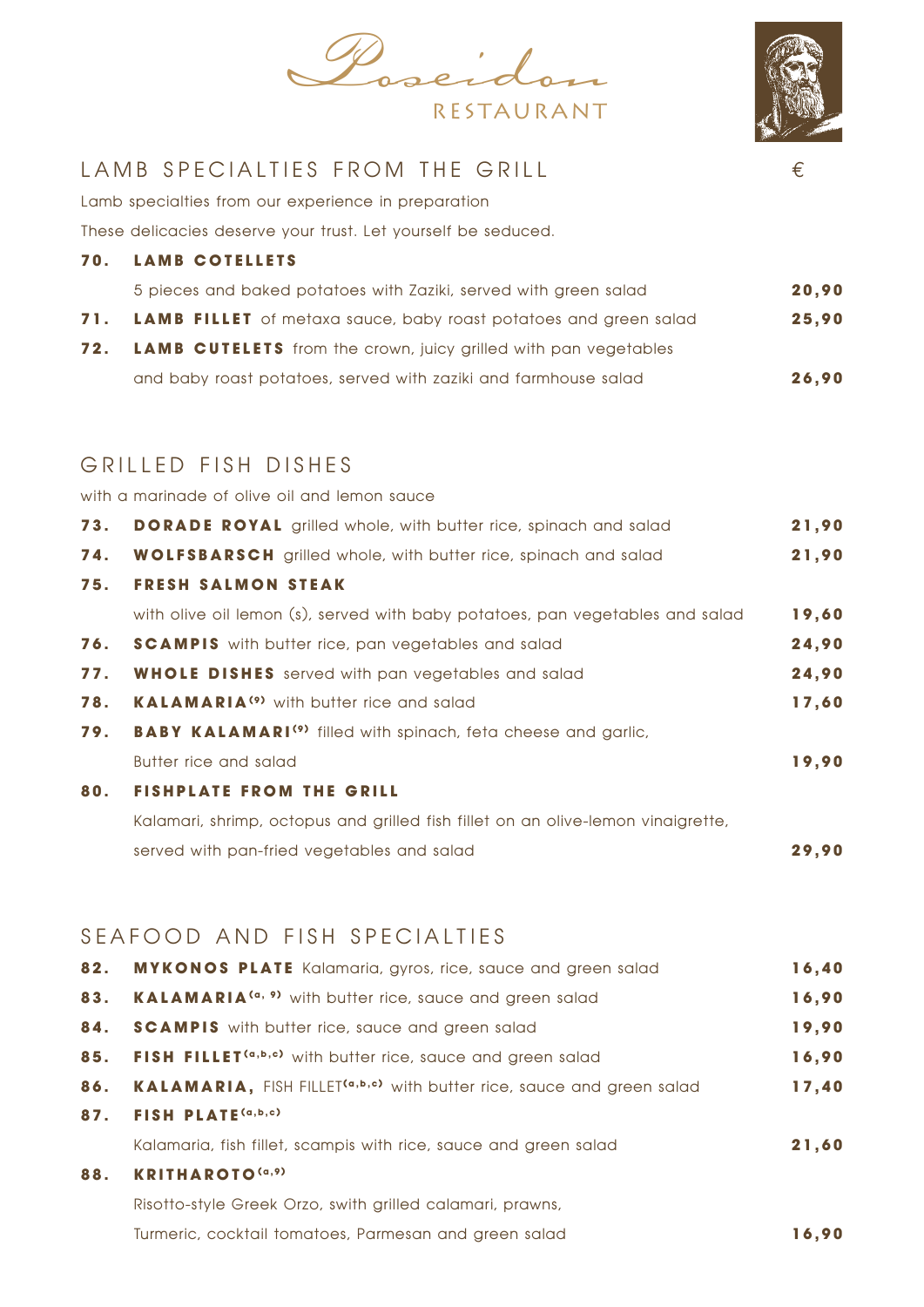

|     | POULTRY DISHES                                                      | €     |
|-----|---------------------------------------------------------------------|-------|
|     | 95. TURKEY BREAST FILET <sup>(c)</sup>                              |       |
|     | in pepper or metaxa sauce with rice and green salad                 | 17,40 |
|     | 96. CHICKEN BREAST FILET <sup>(c,2)</sup>                           |       |
|     | with leek and oyster mushrooms in cream sauce, rice and green salad | 17,90 |
| 98. | <b>CHICKEN BREAST FILET</b>                                         |       |
|     | from the pan, with cheese cream sauce, butter rice and green salad  | 19.90 |

## SPECIALTIES FROM THE OVEN

#### FROM THE LAMB

|  |                               | 104. TENDER LAMB SHANK with spaghetti and feta cheese, served with. salad | 18.90 |
|--|-------------------------------|---------------------------------------------------------------------------|-------|
|  |                               | 105. TENDER LAMB SHANK with Kritharaki and feta cheese, to acc. salad     | 18,90 |
|  | <b>106. TENDER LAMB SHANK</b> |                                                                           |       |
|  |                               | with baby potatoes, pan vegetables, in addition gem. salad                | 18,90 |
|  |                               | 107. TENDER LAMB SHANK with baby spinach and feta cheese, with salad      | 18,90 |

## FROM THE PIG

| 91. | <b>MOUSAKAS<sup>(c)</sup></b> Home-style casserole with potatoes, aubergines, |       |
|-----|-------------------------------------------------------------------------------|-------|
|     | Garnish zucchini, minced meat and bechamel sauce, served with green salad     | 15.60 |
| 92. | <b>GYROS IN METAXASAUCE<sup>(c)</sup></b>                                     |       |
|     | gratinated with cheese, served with baby-fried potatoes and green salad       | 15.40 |

| PASTA |                                                                               |      |
|-------|-------------------------------------------------------------------------------|------|
|       | 93. SPAGHETTI <sup>(c)</sup> with minced meat and cheese                      | 9.90 |
|       | <b>94. KRITHARAKI<sup>(c)</sup></b> (Pasta style) with minced meat and cheese | 9.90 |

#### COFFEE COLD & WARM

| 156. FRAPPE                             | 3,50 |
|-----------------------------------------|------|
| 157. FREDO ESPRESSO                     | 3,80 |
| <b>158. FREDO CAPPUCCINO</b>            | 4.20 |
| <b>159. FREDO CAPPUCCINO WITH CREAM</b> | 5.90 |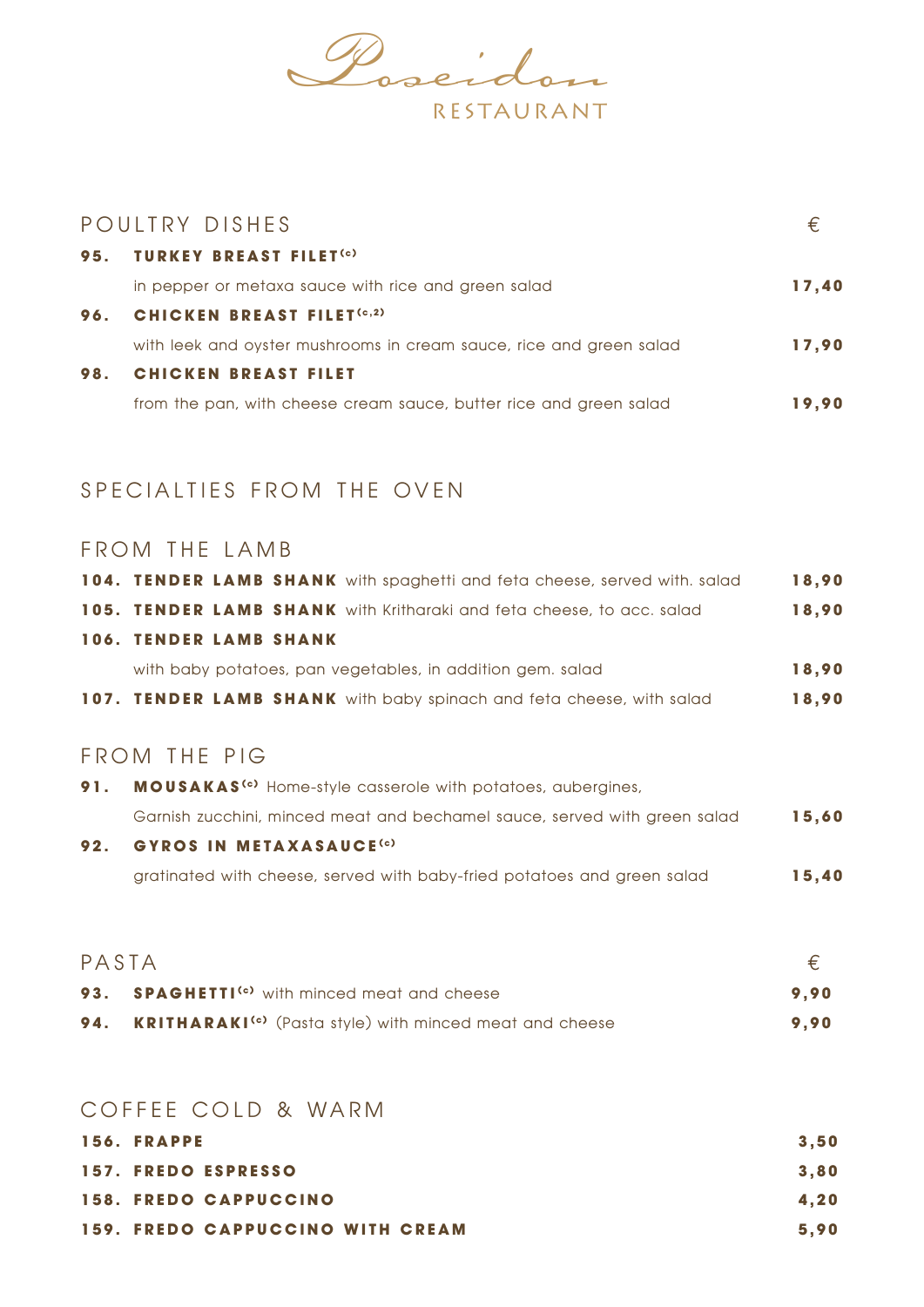Poseidon RESTAURANT



## O P E N W I N E S

| RED WINES                                 |       | €     |
|-------------------------------------------|-------|-------|
| 201. HOME WINE Nemea Pelepones            | $0,2$ | 4,30  |
| 202. NAOUSA quality wine dry              | $0,2$ | 4,50  |
| 203. IMIGLIKOS semisweet                  | $0,2$ | 4,30  |
| 204. MAYRODAFNI sweet                     | $0,2$ | 6, 20 |
| Rosé                                      |       |       |
| 205. HOME WINE dry                        | $0,2$ | 4,30  |
| WHITE WINES                               |       |       |
| 206. HOME WINE dry, quality wine Mantinia | $0,2$ | 4,30  |
| 207. SAMOS sweet                          | $0,2$ | 6, 20 |
| 208. RETSINA resinated                    | $0,2$ | 4,30  |
| 209. IMIGLYKOS semisweet                  | $0,2$ | 4,30  |
| 210. GLASS WINE house wine                | $0,1$ | 3, 20 |
| 211. SPRITZER sweet or sour               | $0,3$ | 4,30  |

## NACHSPEISEN

| 145. MILFÄIG greek vanilla milk puff pastries                              | 4,90  |
|----------------------------------------------------------------------------|-------|
| 146. MIXED ICE with cream                                                  | 4,30  |
| 147. VANILLA ICE with hot raspberries or hot chocolate                     | 4,60  |
| 149. YOGHURT with honey and nuts                                           | 5, 20 |
| 150. GALAKTOBUREKO Puff pastry filled with vanilla egg cream and ice cream | 6, 20 |
| 151. HALWAS Honey sesame pate                                              | 4,70  |
| 152. GREEK SPECIALTY Figs from the pan with ice cream                      | 8,20  |
| 153. PANNACOTTA with caramel or hot raspberries                            | 5,90  |
| 154. SCHOKOLATINA Surprise of the house                                    | 6,40  |
| 155. GREEK COMBINATION Metaxa 5*,                                          |       |
| Greek coffee, syrupy dessert                                               | 9.20  |

#### WARM DRINKS

| <b>170. LATTE MACCHIATO</b>                                                           | 3,50 |
|---------------------------------------------------------------------------------------|------|
| <b>171. GREEK MOCCACOFFEE</b>                                                         | 4,10 |
| <b>172. COFFEE MUG</b>                                                                | 2,60 |
| 173. TEA only with fresh products (either mint or orange, lime, ginger, lemon, apple) | 3,90 |
| 176. CAPPUCCINO                                                                       | 2,90 |
| 177. ESPRESSO                                                                         | 2,50 |
| 178. ESPRESSO DOPPIO                                                                  | 4,20 |
| <b>179. ESPRESSO MACCHIATO</b>                                                        | 2,70 |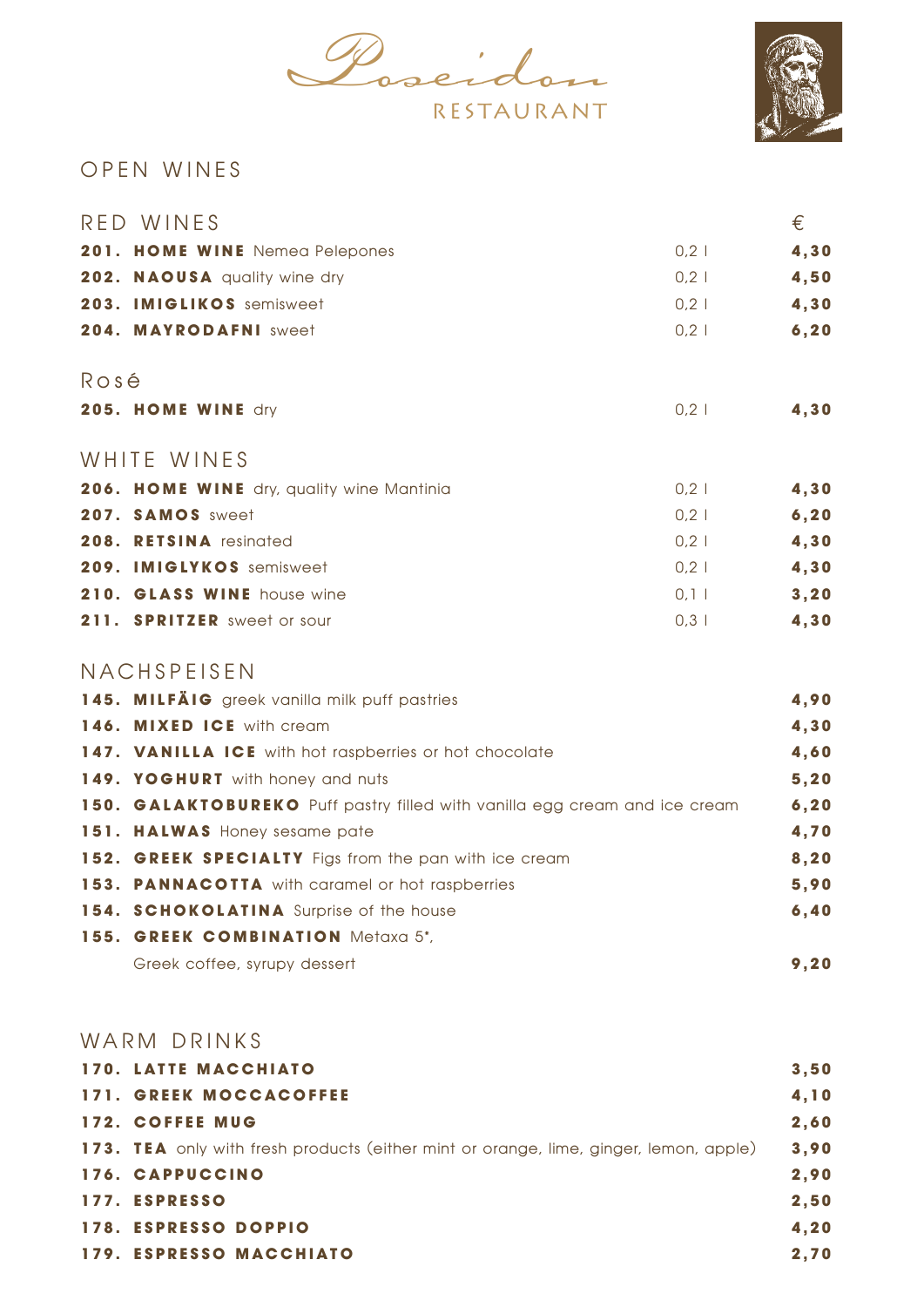

## BOTTLES WINES

| RED WINES                                         |        | €      |
|---------------------------------------------------|--------|--------|
| 212. NEMEA herb-dry                               | $0,75$ | 30,00  |
| 213. AMETHYSTOS top quality dry wine              | $0,75$ | 35,00  |
| 214. KTIMA GEROVASSILIOU quality wine dry         | $0,75$ | 39,00  |
| 215. KTIMA ALPHA ESTATE quality wine dry          | $0,75$ | 65,00  |
| 216. OINOTRIA GH Syrah Agiorgitiko Costa Lazaridi | $0,75$ | 140,00 |
| <b>ROSÈWEINE</b>                                  |        |        |
| 216. BIBLIA CHORA semi-dry                        | $0,75$ | 33,00  |
| 217. ALPHA ESTATE Quality country wine            | $0,75$ | 37,00  |
| WEISSWEINE                                        |        |        |
| 219. KANENAS Quality country wine                 | $0,75$ | 29,00  |
| 220. SANTORINI quality wine dry                   | $0,75$ | 37,00  |
| 221. AMETHYSTOS quality wine dry                  | $0,75$ | 32,00  |
| 222. EUXES very dry                               | $0,75$ | 35,00  |
| 223. KTIMA GEROVASSILIOU quality wine dry         | $0,75$ | 38,00  |
| 224. OVILOS                                       | $0,75$ | 73,00  |
| FL. CHAMPAGNER & PROSECCO                         |        |        |
| <b>225. MOET &amp; CHANDON</b>                    | 0,75   | 150,00 |
| 226. MOET IMPERIAL ICE CRISTAL                    | $0,75$ | 165,00 |
| 227. GLAS PROSECCO                                | 0,101  | 5,00   |
| 228. PROSECCO                                     | $0,75$ | 39,00  |
| 229. AMALIA BRUT SCHAUMWEIN                       | $0,75$ | 67,00  |
|                                                   |        |        |

#### COCKTAILS

| 190. OLD FASHIONED 6cl whiskey bourbon, 0.5cl sugar syrup,                    |      |
|-------------------------------------------------------------------------------|------|
| 3 dashes of Angostura bitters                                                 | 9,00 |
| 191. POSEIDON COCKTAIL Samos, apple juice, grape juice, currant juice,        |      |
| Campari, Aperol, rose liqueur                                                 | 6,00 |
| 192. MANHATTAN 4cl whiskey, 2cl vermouth, 2 dashes angostura, cocktail cherry | 9,00 |
| <b>193. DAIQUIRI</b> 5cl rum, 2cl lime juice, 1.5cl sugar syrup               | 8,00 |
|                                                                               |      |

We carry a large selection of top wines. Please ask for our exclusive wines.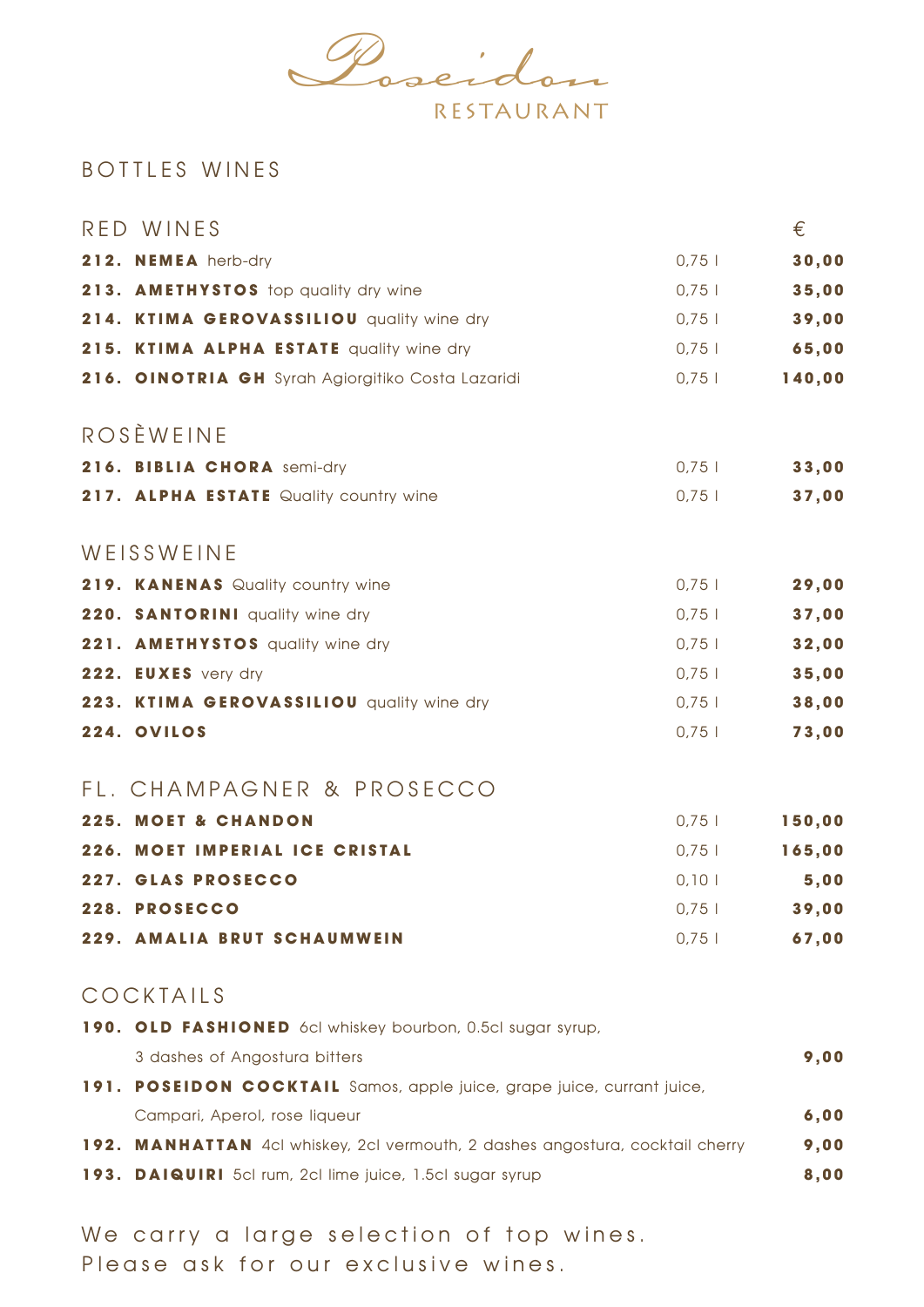Poseidon



|             | APERITIFS AND MIXED BEVERAGES      |           |        | €     |
|-------------|------------------------------------|-----------|--------|-------|
|             | 230. APEROL SPRITZ                 |           |        | 6,90  |
| 231.        | <b>OUZO WITH FIG</b>               |           | $2$ cl | 4,20  |
|             | <b>232. OUZO</b>                   |           | $2$ cl | 2,40  |
| 233.        | <b>CAMPARI WITH ORANGE OR SODA</b> | Longdrink | $4$ cl | 5,40  |
|             | 234. BAILEYS                       |           | $4$ cl | 5,40  |
|             | 235. WODKA LEMON                   | Longdrink | $4$ c  | 5,40  |
| 236.        | <b>BACARDI COLA</b>                | Longdrink | $4$ c  | 6,50  |
|             | 237. WHISKY SCOTCH                 | Longdrink | $4$ cl | 6, 20 |
|             | 238. METAXA                        | 5 Sterne  |        | 3,60  |
| 239.        | <b>METAXA</b>                      | 7 Sterne  |        | 4,10  |
| 240.        | <b>METAXA</b>                      | 40 Jahre  |        | 5,90  |
| 241.        | <b>METAXA</b>                      | flambiert |        | 4,30  |
| 242.        | <b>METAXA</b>                      | Jubiläum  |        | 9,30  |
| 243.        | <b>MARTINI BIANCO OR ROSSO</b>     |           | $5$ cl | 5,40  |
| 244.        | <b>ROSENLIKÖR</b>                  |           | $2$ cl | 2,70  |
| 245.        | <b>AMARETTO</b>                    |           | $2$ cl | 2,70  |
|             | 246. RAMAZOTTI                     |           | $2$ cl | 3,90  |
|             | 247. TSIPOURO                      |           | $2$ cl | 3, 20 |
|             | <b>248. LILLET BERRY SPRITZ</b>    |           |        | 6,90  |
|             |                                    |           |        |       |
| <b>BIER</b> |                                    |           |        | €     |
|             | 249. WHEAT                         |           | $0,3$  | 3,50  |
|             | <b>250. RADLER</b>                 |           | $0,3$  | 3, 30 |
|             | <b>251. PILS</b>                   |           | $0,3$  | 3, 30 |
|             | 252. BRIGHT                        |           | $0,3$  | 3,30  |
|             | 253. WHEAT, YEAST                  |           | $0,5$  | 4,20  |
|             | 254. COLA WHEAT                    |           | $0,5$  | 4,20  |
|             | 255. ALCOHOL-FREE                  |           | $0,5$  | 4,00  |
|             | <b>256. PILS</b>                   |           | 0,4    | 3,80  |
|             | <b>257. DARK BEER</b>              |           | $0,5$  | 4,00  |
|             | <b>258. DARK WHEAT</b>             |           | $0,5$  | 4,20  |
|             | 259. LIGHT WHEAT                   |           | $0,5$  | 4,20  |
|             | <b>260. BEER</b>                   |           | $0,5$  | 4,00  |
|             | 261. RADLER                        |           | $0,5$  | 4,00  |
|             | 262. ALCOHOL-FREE WHEAT            |           | $0,5$  | 4,20  |
|             | <b>263. RUSS</b>                   |           | $0,5$  | 4,20  |